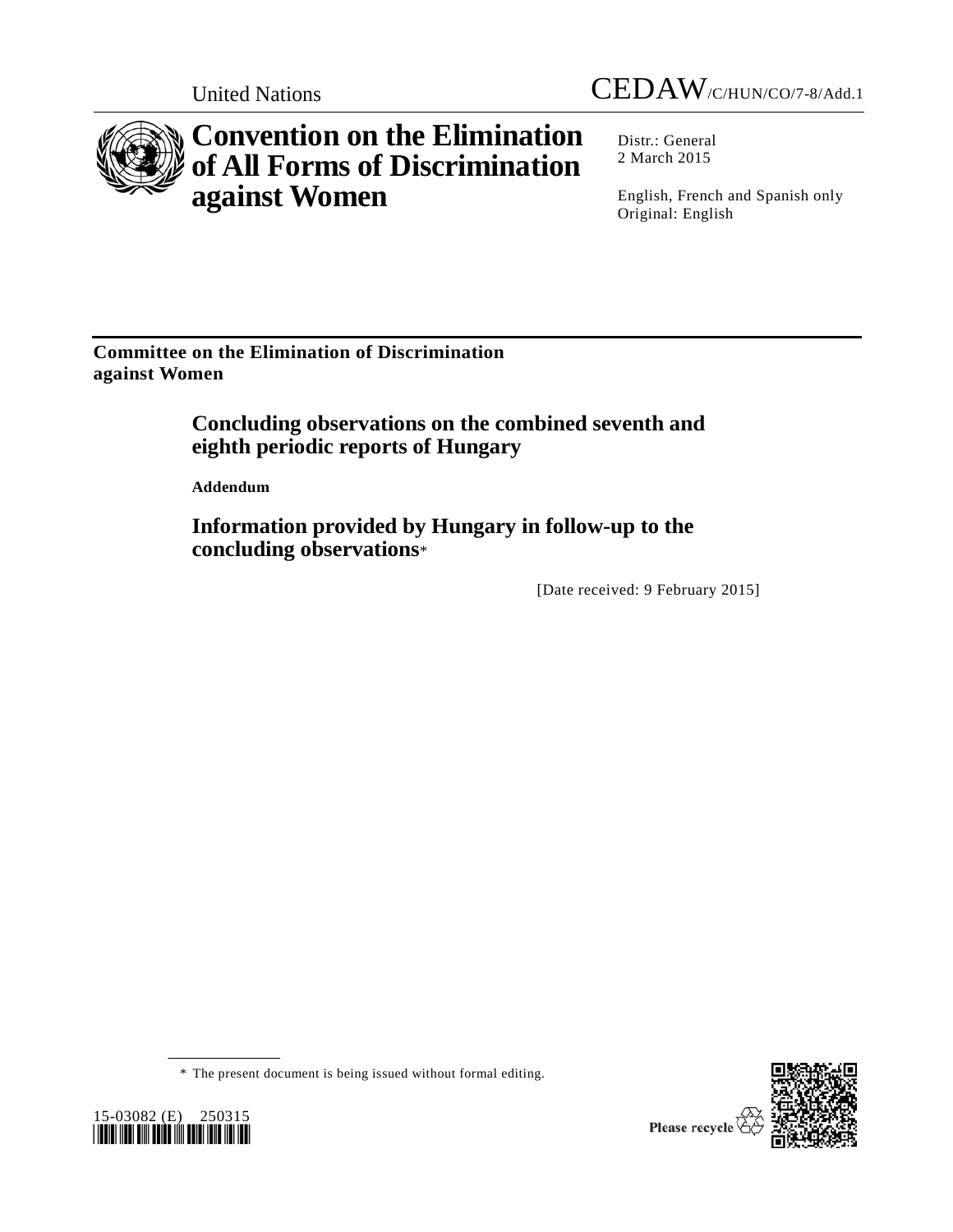1. The honourable Committee is hereby informed that Hungary submits the following answers in relation to the discussions on the combined seventh and eight periodic reports of the Government on the implementation of the Convention on the Elimination of All Forms of Discrimination against Women held on 14 February 2013, regarding the measures taken to implement the recommendations listed in Paragraph 44 of the concluding observations adopted by the Committee (Paragraphs 21 (a), (b) and (g), Paragraphs 31 (b) and (c) and Paragraph 33 (b)).

"*21. In accordance with its general recommendation No. 19 (1992) on violence against women and the recommendations contained in its previous concluding observations, the Committee urges the State party to:* 

*a) Adopt a law on domestic violence and criminalize different types of violence against women, including economic and psychological violence and stalking;*"

2. On 17 September 2012, the Parliament adopted a decision (Decision 60/2012. (IX. 18.) OGY), in which it agreed with the popular initiative to regulate domestic violence as an independent criminal law offence. As a result of the above-mentioned Parliament Decision, a working committee was set up with the main objective of developing the criminal law offence of domestic violence, and a separate codification workgroup was established for this purpose.

3. The description of the offence was formulated with the involvement of professional bodies and NGOs, also taking into consideration the traditional system of criminal law in Hungary, the constitutional and international requirements, and, as a result, the crime of domestic violence was inserted in Act C of 2012 on the Criminal Code (hereinafter, the "new Criminal Code") with effect of 1 July 2013 (Section 212/A).

4. Having regard to the special nature of the victims and the frequency of committal, the character of the new offence is also strengthened by the more stringent punishments linked to the new offence compared to the already existing offences as well as that it includes the criminalisation of new conducts that had not been included in the Criminal Code before. Accordingly, the new Criminal Code orders to punish violent behaviours that do not reach the level of physical violence, yet severely injure the victim's human dignity, and causing economic impossibility. At the same time, the new criminal conducts bring forward criminal law protection in so much as the authority may only take action on the basis of an official notice, as only the victim of the conflict can judge whether or not he/she requires intervention from the authorities. It is clearly obvious to the outside world that initiating criminal proceedings is still not conditional on making an official notice in the case of conducts that qualify as the aggravated instances of the new offence.

5. Creating a separate criminal law offence is justified mostly by the group of the special passive subjects of this criminal act, which the legislator determined with a view to the social relationships where this crime is an actual threat violating marriage, family and children. Accordingly, the new Criminal Code extends the group of victims with the concept of relative as defined in point 14 of Section 459 of the new Criminal Code, by including former spouses, former life-partners, custodians, persons under custody, guardians and persons under guardianship.

6. Besides the special subjects of the defined group of victims, the Act requires cohabitation as a condition of committing this crime. Pursuant to the law, the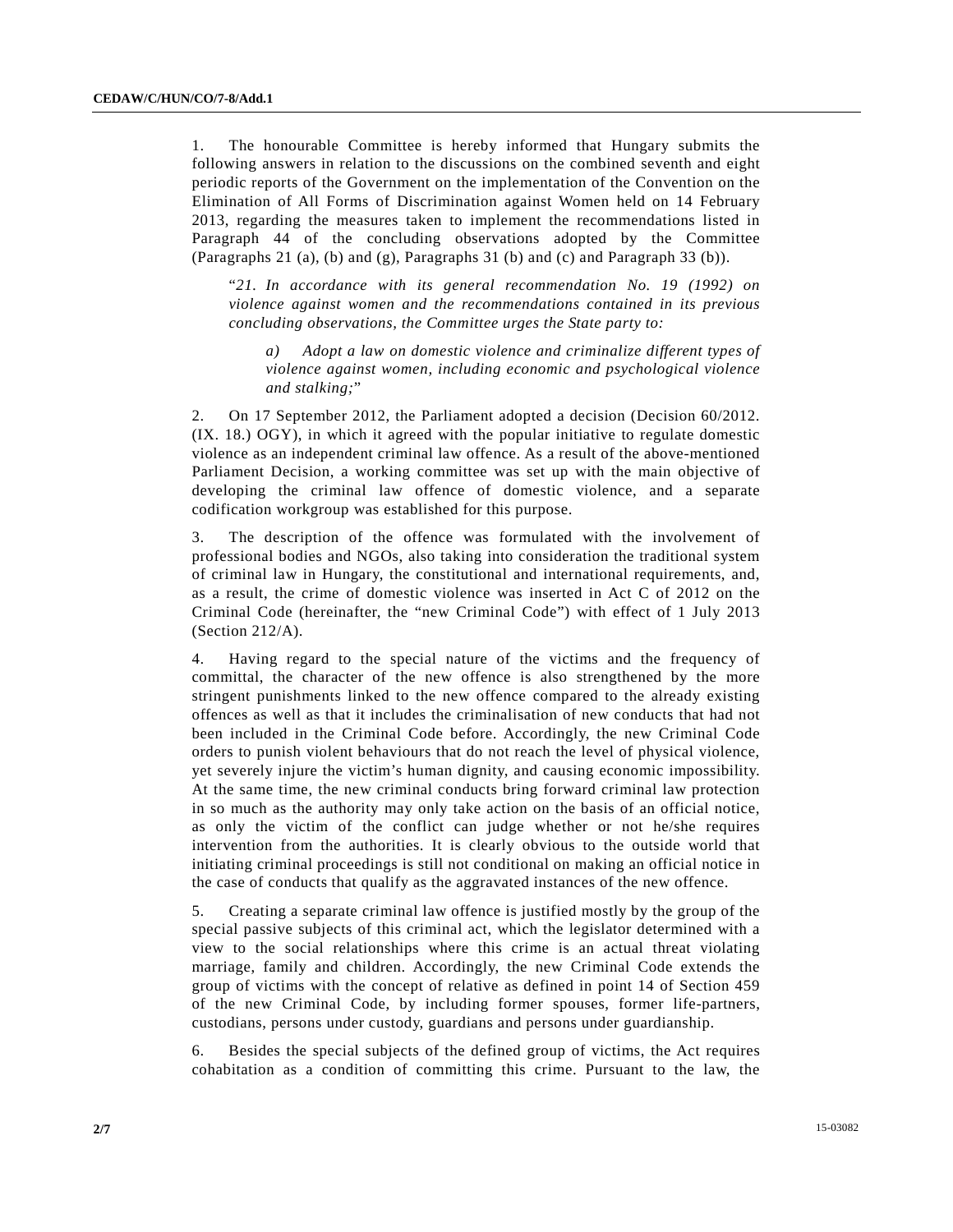criminal act can be established also if the victim were not living together at the time of committal, but earlier. However, removing all forms of cohabitation would eliminate an additional element of the offence which would justify the creation of a separate criminal offence since the trust or, as the case may be, defencelessness resulting from cohabitation or previous cohabitation make the victims more vulnerable to abuse by the offender. It should be noted that proving the fact of cohabitation is not particularly difficult, since it can be traced in the register of addresses and proven by witnesses.

7. To accomplish the criminal offence, an additional condition is that the committal must be on a regular basis. Given the subject of the victim and the circumstances of the committal, committing the default acts specified in Paragraph (1) a) becomes a crime punishable by imprisonment up to 3 years, while committing the default acts specified in Paragraph (1) b) becomes a crime punishable by imprisonment up to 5 years. Eliminating the criterion of committal on a regular basis, similar to cohabitation, would also mean that a special element of the offence would be annulled, which professionally justifies the creation of an independent offence.

8. Paragraph (2) of the offence defines the conducts of the offence by reference to criminal offences already included in the Criminal Code. The new Criminal Code punishes the conducts, which are collectively called as domestic violence, in a strict manner in the context of other separate offences. Nevertheless, the intention of the Code is to deter the offender, hence it orders more severe punishments for offences that can be included in the context of domestic violence, which are punished by less severe imprisonment (certain forms of bodily harm, defamation, illegal restraint and coercion).

9. The punishability of the conducts specified in Paragraph (2) of the offence definition is not subject to an official notice, even though some of the conducts forming the basis of the conduct (assault and battery, actual defamation) are normally subject to an official notice. However, in the context of the new offence, the proceedings can be initiated in the absence of an official notice with regard to the special or more severe nature of the conduct (relationship of next of kin, frequency, cohabitation at the time of committal or earlier). However, it should be remembered that, owing to the nature of the conduct and the circumstances of the committal, the cooperation of the victim with the authority is essential to establishing the offence.

> *b) Amend its legislation concerning restraining orders with a view to providing adequate protection to victims in all types of cohabitation and extend the duration of restraining orders;*

10. Where the victim of the violence is a relative of the offender, then the restraining order to be issued prior to the criminal proceedings is governed by Act LXXII of 2009 on restraining orders applicable due to violence between relatives (hereinafter "Act LXXII of 2009"), which enables issuing a so-called preventive restraining order. The primary objective thereof is to handle the phenomenon of domestic violence before a more severe situation or a crime triggering, in many cases, irreparable consequences occurs.

11. It is important to note with regard to the extension of the duration of such restraining orders, that Recital 15 of Regulation No. 606/2013/EU of the European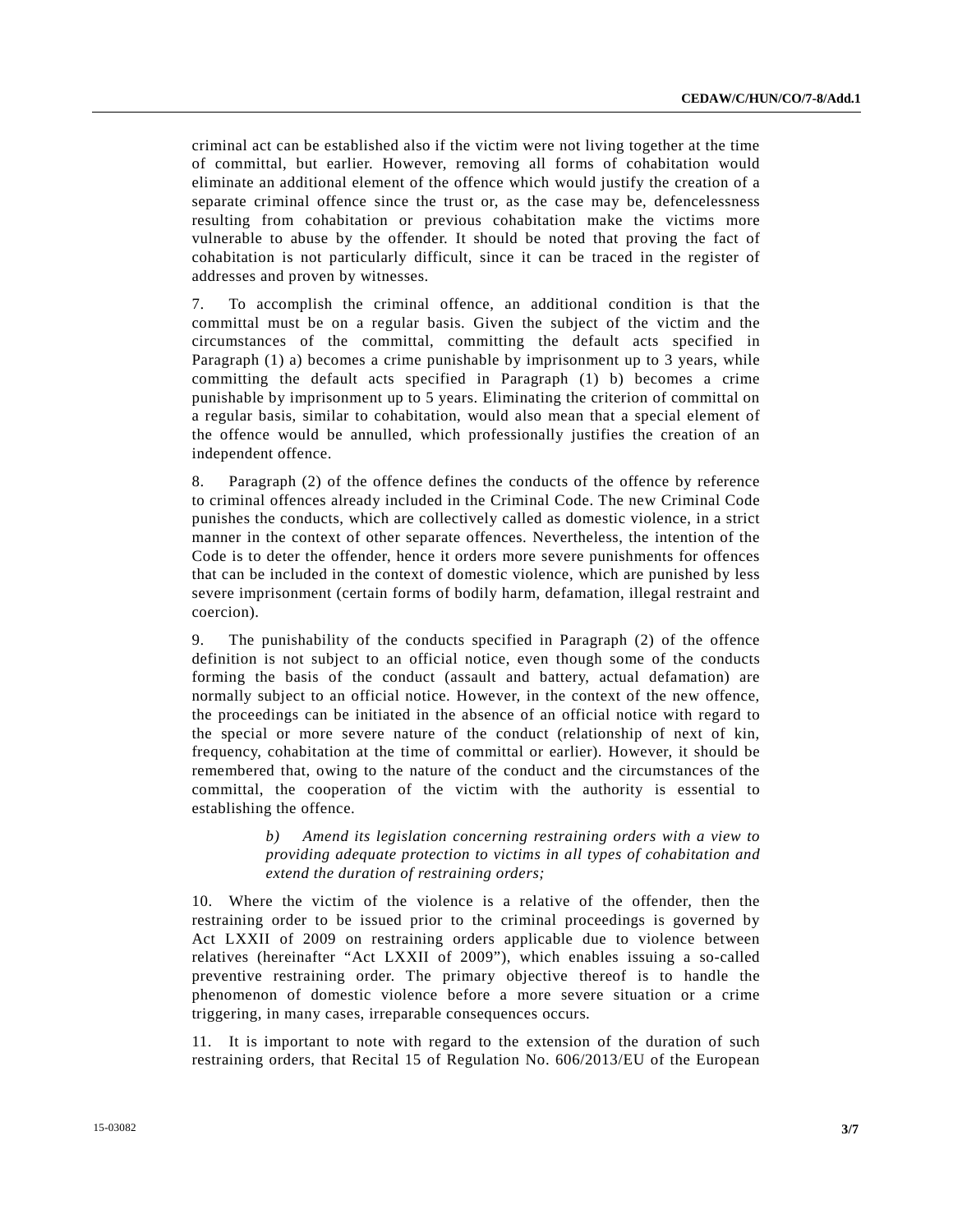Parliament and Council on mutual recognition of protection measures in civil matters (hereinafter, the "EU Regulation") explicitly acknowledges the diversity of protection measures under the laws of the Member States, in particular in terms of their duration, and the fact that the Regulation will typically apply in urgent situations.

12. Please note that courts may order a preventive injunction to stay away for 60 days (Section 16 (2) of Act LXXII of 2009), which provision is effective as of 15 March 2014; previously, this period was 30 days only. The justification of the amendment includes the following: "Based on the experience of the law enforcement bodies, the preventive injunction to stay away that, for the time being, can be ordered for 30 days, is not always a sufficiently effective sanction to prevent violence between relatives. This is the reason for allowing the court to order a preventive injunction to stay away for a period not to exceed 60 days." We are not aware of any international rule that recommends a period beyond 60 days of respect of preventive injunctions to stay away and the EU Regulation does not contain such a provision, either.

13. The other specific direction of the suggestion of the CEDAW Committee is "ensuring sufficient protection". The instruments of civil law are limited in terms of applying constraint against a person who fails to comply with a specific court ruling as that field of law typically applies financial "sanctions" to ensure voluntary fulfilment.

14. A restraining order can be issued also after the start of criminal proceedings, regardless the family ties between the offender and the victim, since Act XIX of 1998 on Criminal Proceedings (hereinafter, the "Criminal Proceedings Act") contains restraining order, as a coercive measure in criminal proceedings, since 1 July 2006 (Sections 138/A-139 of the Criminal Proceedings Act).

15. The restraining order in criminal proceedings is an alternative to pre-trial detention and as such aims to prevent that the injured witness is influenced or intimidated, which would jeopardize taking evidence or prevent the accomplishment of an attempted or prepared criminal act or of another offence on the victim.

16. Since 2009, the court may issue a restraining order for ten to sixty days, instead of the previous ten to thirty days. It can be repeatedly ordered thereafter if the conditions of issuing a restraining order are still present. An offender who wilfully violates the rules of restraining may be remanded in pre-trial detention or, where that is not necessary, may be fined.

> *g) Amend its Criminal Code to ensure that rape is defined on the basis of the lack of voluntary consent of the victim;*

17. Pursuant to Act IV of 1978 on the Criminal Code (hereinafter, the "old Criminal Code"), rape and sexual assault were punishable if coercion for sexual intercourse or fornication was carried out by violence and threat against the life or physical integrity. The former legal practice held that a sexual intercourse with the non-voluntary consent of the injured party, however not under the influence of qualified threat, qualified as coercion (Section 174 of the Criminal Code).

18. The new Criminal Code changed this, as it orders a more severe punishment on the co-called sexual extortion, qualifying as sexual coercion (Section 196) and, as a result, the regulation moves towards the direction set by recommendations of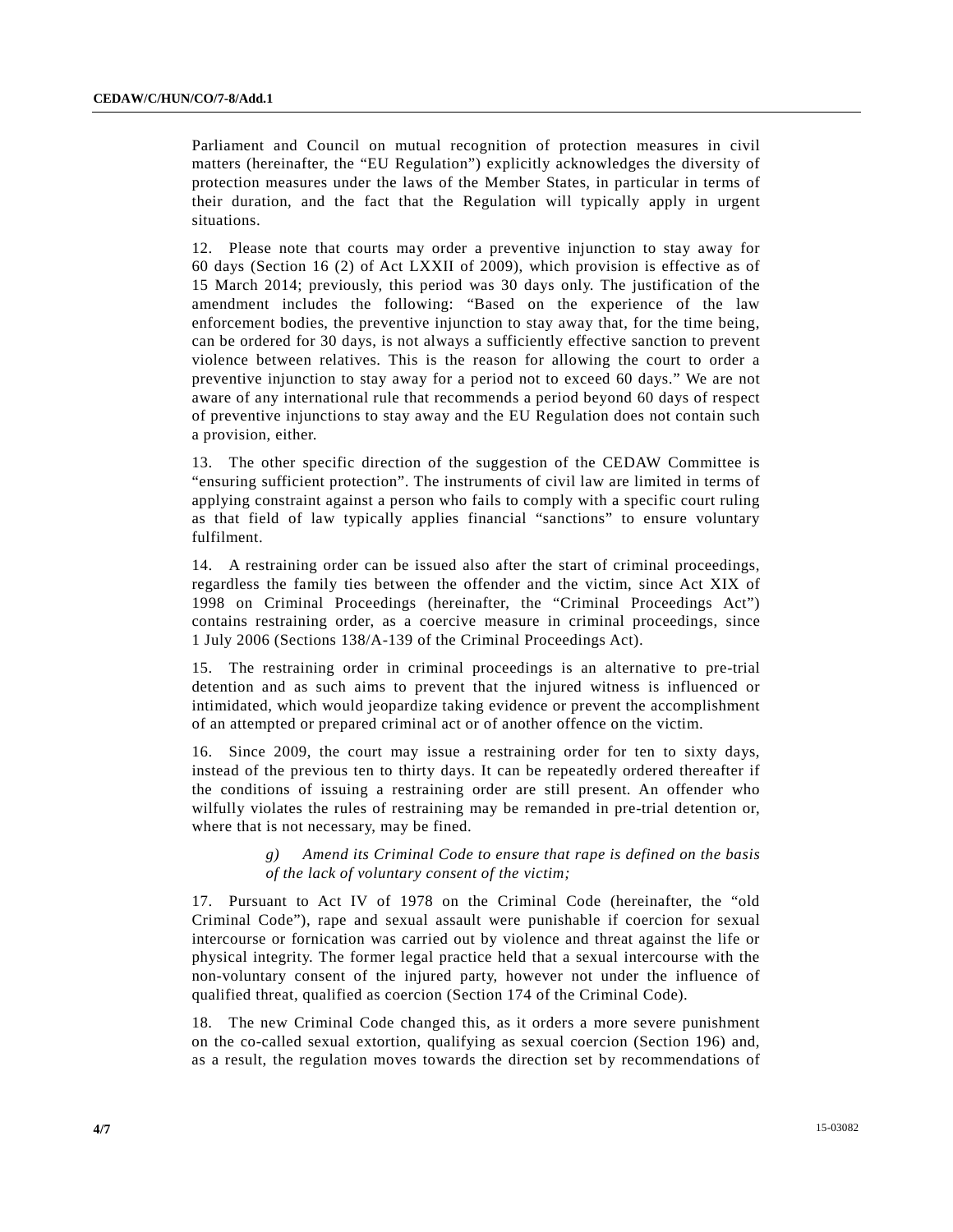the national and international women rights associations and bodies, including, in particular, the CEDAW Committee dealing with the elimination of all forms of discrimination against women.

19. As the coercion to perform or tolerate sexual activities encompasses all conducts when the injured party did not give voluntary and freely consent to the sexual activity, but under constraint, this offence is also suitable for the implementation of the provisions of the Convention on Preventing and Combating Violence against Women and Domestic Violence (CAHVIO Convention), since that Convention requires the lack of consent as an element of the offence.

*31. The Committee urges the State party to:* 

*b) Provide adequate access to family planning services and affordable contraceptives, including emergency contraception, to all women including women with disabilities, Roma women, women living with HIV/AIDS and migrant and refugee women, i.e. by covering the costs of a range of modern contraceptives under the public health insurance and eliminating the prescription requirement for emergency contraception;* 

*c) Ensure access to safe abortion without subjecting women to mandatory counselling and a medically unnecessary waiting period as recommended by WHO;*

20. In accordance with the Fundamental Law, Act LXXIX of 1992 on the protection of foetal life approaches the issue of abortion from the aspect of ensuring the conditions of the healthy development of the foetus and the protection of foetal life. In the spirit of this approach, the law declares that abortion is not a tool of family planning or birth control, and can only be admitted if the mother or the foetus is in danger or the mother is in a severe emergency (not health-related). The basic concept of the Act is to provide full understanding of the circumstances and the factors influencing abortion for making a decision on abortion other than for health reasons, in order to enable the persons involved to make a responsible decision.

21. Besides the procedure related to the application for an abortion, the staff of the Family Protection Service provide all necessary clarifications and the three-day grace period between making the decision and the carrying out the intervention also ensures that the decision, which has irreversible consequences, is well grounded. In contrast with the recommendation in the document, we are of the opinion that this three-day grace period and mandatory consultation cannot be deemed as unreasonable, since their aim is to ensure the fundamental right to obtain information and self-determination.

22. By virtue of the Act, any person who is entitled for free pregnancy care may request an abortion, that is, any person with the right of free movement and stay for more than three months, as well as any persons falling within the scope of the Act on the entry and stay of third country nationals who have the legal status of immigrants or residents. In addition, abortion may be requested by foreigners with a valid residence permit who have been staying in the country for more than 2 months, persons who applied for being recognized as a refugee, persons who have been recognized as asylum-seekers or admitted persons by the immigration authority, as well as persons who may not be expelled from the territory of the country or may not be returned under the provisions of an international treaty.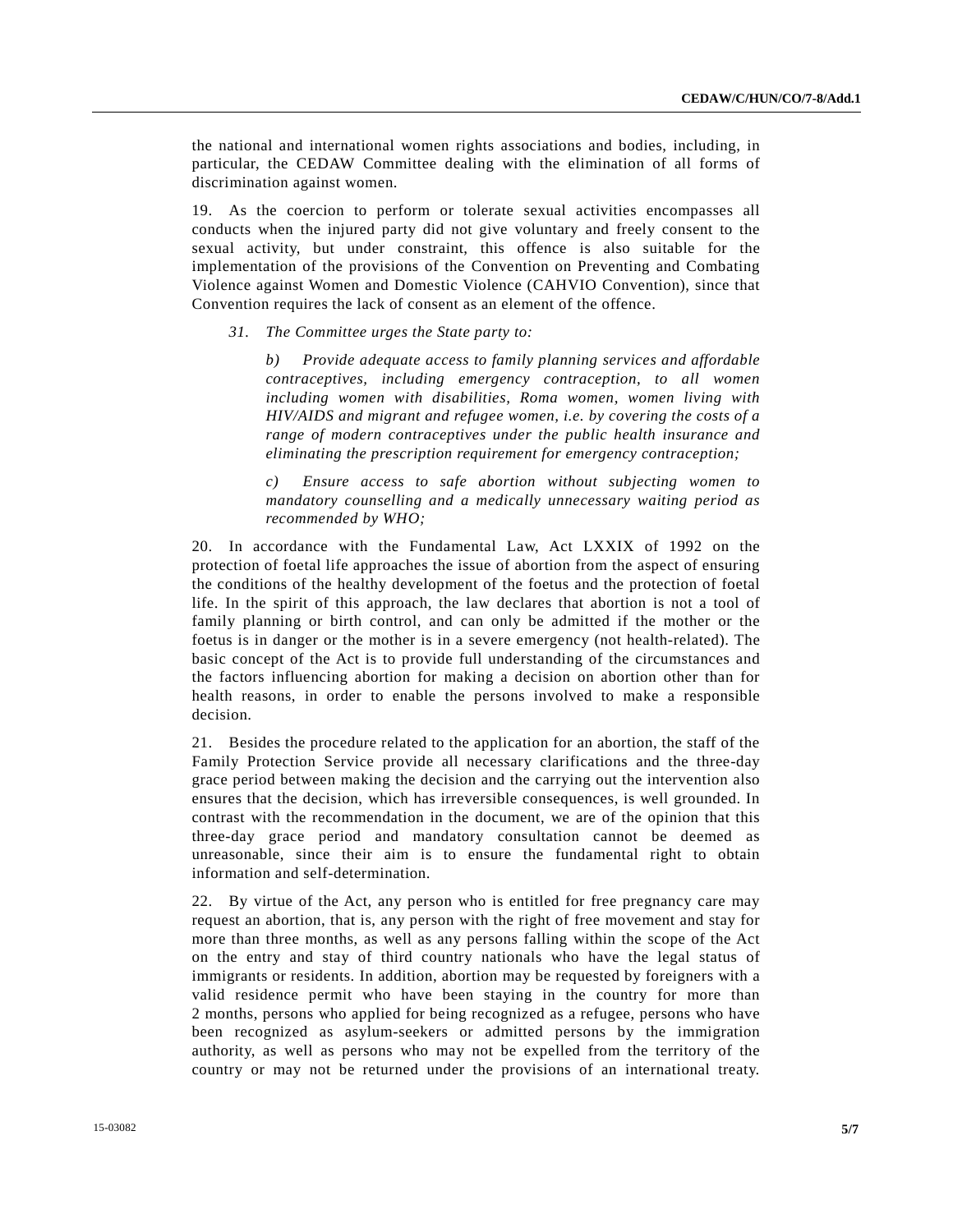Accordingly, we believe the Act provides a wide range of opportunities to apply for abortion in a non-discriminating manner.

23. The elimination of mandatory consultation would, in our view, result that the applicant would not receive sufficient information on the conditions, possibilities and methods of abortion, and would not be given information on how to avoid abortion, the possibilities of requesting support after the abortion or subsequent personalized birth control options, either. The Act also stipulates that the information shall be given in the presence of the father, if possible, which ensures a responsible decision-making.

24. All the above provisions on information and the grace period apply to interventions requested by women in a severe emergency. Where abortion is applied due to the health condition of the pregnant woman or the foetus, the intervention is carried out without a separate request on the basis of a specialist opinion.

25. In our view, contraceptives are available at affordable prices (HUF 2,300- 3,000, 7-9 EUR). The budget to be spent on supported medicine in Hungary is quite tight, and the government has to take serious efforts to contribute to the medicine demand of the part of the population suffering from illnesses.

26. However, legal regulations enable the National Health Insurance Fund to support, exercising discretion on a case-by-case basis, the purchase of contraceptives by women living in extraordinary conditions upon request.

27. It is important to take into consideration the significant health risks related to emergency contraception without the need for a prescription. Emergency contraception should be a last resort and under close medical control.

## *33. The Committee urges the State party to:*

*b) Eliminate forced sterilization of women with disabilities by training health professionals, raising their awareness toward their own prejudices, and repeal or amend Act CLIV of 1997 which enables doctors to perform forced sterilizations on very wide grounds, contrary to international health standards on free and informed consent of persons with disabilities;"*

28. Act CLIV of 1997 on health (*hereinafter, the "Health Act"*) recognises two forms of artificial sterilization for the purposes of family planning and medical reasons. Pursuant to Section 187 of the Health Act, sterilization which prevents capability of reproduction for health related reasons may be performed upon the written request of the affected person who has legal capacity, who is over the age of eighteen and whose legal capacity is partially limited in any groups of matters, in case of minors with limited legal capacity under the age of eighteen, or in respect of Section 187/B in case of persons with legal incapacity, but not including persons in a state of incapacity.

29. When the application for surgical sterilisation is submitted, the designated physician of the health service provider informs the applicant verbally and in writing on other possible methods of contraception, the nature of the surgical intervention and its potential risks and consequences, and on the chances of restoring the conceptive ability respectively potency. If the intervention is performed to sterilise a person with limited capacity or an incapable person, the information shall be given in a way that is understandable by the affected person,